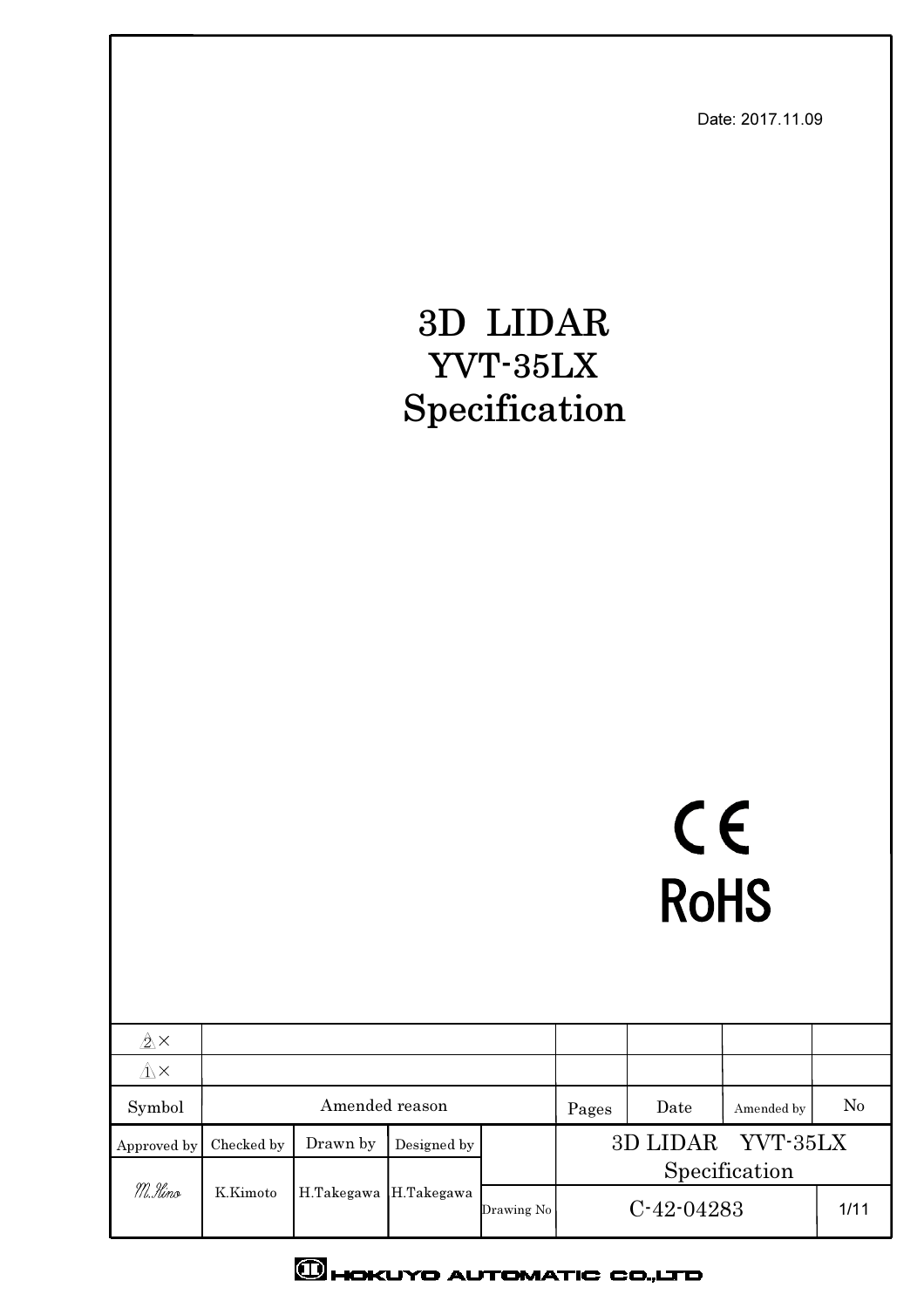### 1. Introduction

Operation principle

- $\bullet$ This sensor uses laser beam  $(\lambda=905$ nm) to scan a semispherical field. User can obtain the distance and its corresponding angle data. The distance of an object is measured by using the Time of Flight (TOF) principle. User can convert the measurement data into 3D coordinate by using transform calculation.
- This product is class 1 laser product.  $\ddot{\phantom{0}}$
- 2 Structure (Scanning image of laser beam)
- (1) Structure diagram

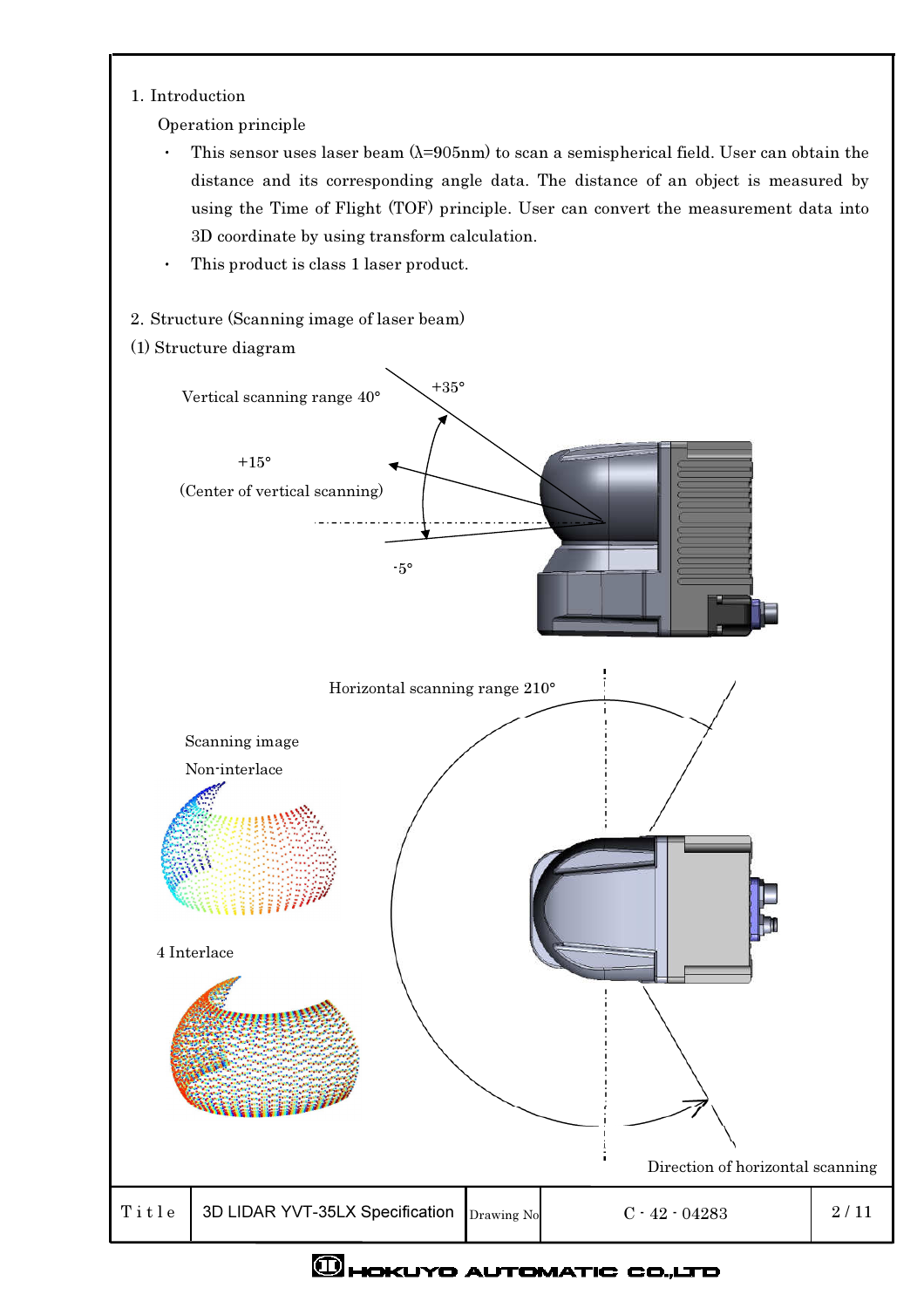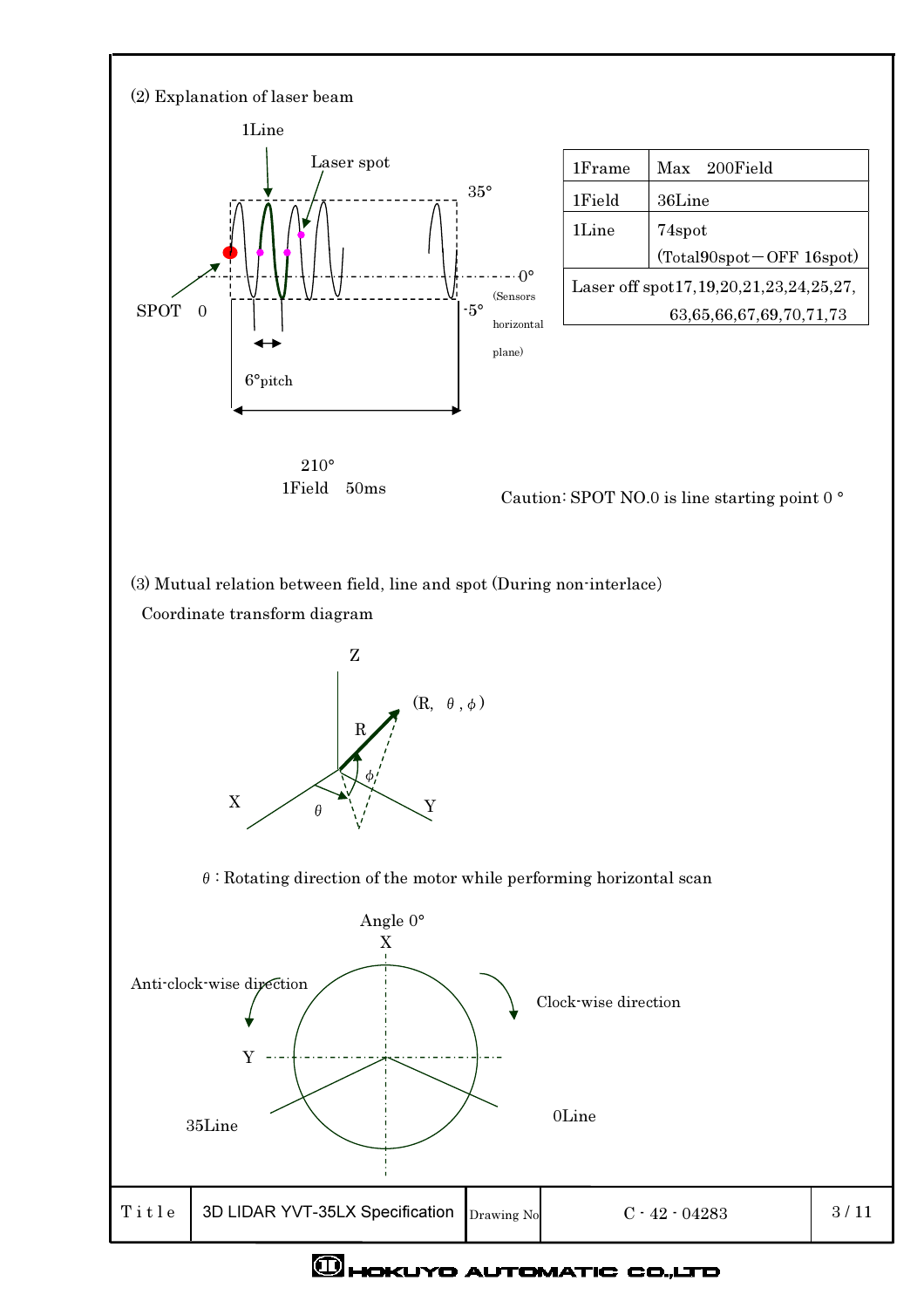| 3. Specification       |                                 |                                                                                                                                     |      |  |  |  |  |
|------------------------|---------------------------------|-------------------------------------------------------------------------------------------------------------------------------------|------|--|--|--|--|
| Product name           |                                 | 3D LIDAR                                                                                                                            |      |  |  |  |  |
| Model                  |                                 | YVT-35LX                                                                                                                            |      |  |  |  |  |
| Light source           |                                 | Laser diode Wave length=905nm                                                                                                       |      |  |  |  |  |
|                        |                                 | Laser Safety Class 1(IEC60825-1:2007 and IEC60825-1:2014)                                                                           |      |  |  |  |  |
| Supply voltage         |                                 | $DC12V/24V$ (Operating Voltage Range $10 \sim 30V$ )                                                                                |      |  |  |  |  |
|                        |                                 | (When using DC12V: Startup 1.5A / Normal 0.8A)                                                                                      |      |  |  |  |  |
|                        | Horizontal scan angle           | $210^{\circ}$ or more pitch $6^{\circ}$                                                                                             |      |  |  |  |  |
|                        |                                 | Accuracy $\pm 0.125$ °                                                                                                              |      |  |  |  |  |
|                        | Vertical scan angle             | 40 $\degree$ ( $\cdot$ 5 $\degree$ to 35 $\degree$ ) Accuracy $\pm$ 2 $\degree$                                                     |      |  |  |  |  |
| Data spots             |                                 | (No interlace, 20fps)<br>2590 spots or more                                                                                         |      |  |  |  |  |
| (Resolution)           |                                 | 518000 spots or more (Interlace HD mode, 0.1fps)                                                                                    |      |  |  |  |  |
| Interlace              |                                 | Horizontal: Max 20 times                                                                                                            |      |  |  |  |  |
|                        |                                 | HD Mode: Horizontal 20 times $\times$ vertical 10 times                                                                             |      |  |  |  |  |
| Detection range        |                                 | Horizontal scan $\cdot 45^{\circ}$ < $6 < 45^{\circ}$ 0.3 $\cdot 35$ m (white paper) 0.3 $\cdot 11$ m (black paper reflectance 10%) |      |  |  |  |  |
|                        | at center of vertical scan      | $-75^{\circ}$ < $\theta \le 45^{\circ}$ , $45^{\circ} \le \theta$ < 75° 0.3 20m(white paper) 0.3 6m (black paper reflectance 10%)   |      |  |  |  |  |
| (upward $15^{\circ}$ ) |                                 | $\theta \leq 75^{\circ}$ , $75^{\circ} \leq \theta$<br>0.3-10m(white paper) 0.3-3m (black paper reflectance 10%)                    |      |  |  |  |  |
|                        |                                 | * Detection range at vertical scan upward 35° / downward $\cdot$ 5° is 70% at                                                       |      |  |  |  |  |
|                        |                                 | center of vertical scan (upward 15°)                                                                                                |      |  |  |  |  |
|                        | Detection accuracy              | Center White paper below $15m : \pm 50mm$                                                                                           |      |  |  |  |  |
|                        | (at temperature $25^{\circ}$ C) | White paper $15m \sim \pm 100$ mm                                                                                                   |      |  |  |  |  |
|                        | Repeated accuracy               | Center<br>White paper below $15m: \sigma < 20mm$                                                                                    |      |  |  |  |  |
|                        | (at temperature 25°C)           | White paper $15m \sim$ : $\sigma$ < 35mm                                                                                            |      |  |  |  |  |
|                        | No. of detection echo           | UP to 4 echoes                                                                                                                      |      |  |  |  |  |
|                        | Horizontal scan speed           | 20Hz                                                                                                                                |      |  |  |  |  |
|                        | Vertical scan speed             | 1200Hz                                                                                                                              |      |  |  |  |  |
| Input / Output         |                                 | PPS Input: photo-coupler input (Active high at 2mA or more)                                                                         |      |  |  |  |  |
|                        |                                 | Synchronous Output:                                                                                                                 |      |  |  |  |  |
|                        |                                 | photo coupler open collector output (30VDC 50mA MAX)                                                                                |      |  |  |  |  |
| Interface              |                                 | Ethernet (TCP/IP)<br>100BASE-TX (Auto-negotiation)                                                                                  |      |  |  |  |  |
|                        | Protective structure            | IP67 (Power supply is off)<br>Not waterproof                                                                                        |      |  |  |  |  |
| Weight                 |                                 | Approx. 650g                                                                                                                        |      |  |  |  |  |
| <b>Size</b>            |                                 | $70mm \times 106mm \times 95mm$ (W $\times$ D $\times$ H)                                                                           |      |  |  |  |  |
|                        | Ambient temperature, humidity   | $-10$ to 50 $\degree$ C below 85% (Without dew/frost)                                                                               |      |  |  |  |  |
| Vibration              |                                 | 10 to 57.5Hz double amplitude 1.5mmp-p                                                                                              |      |  |  |  |  |
|                        |                                 | $57.5\text{Hz}$ to $150\text{Hz}$ 98m / $s^2$ (10 G) for 2hrs in each X,Y and Z direction                                           |      |  |  |  |  |
|                        |                                 | Sweep rate: 1 octave/min (3.9sec / sweep)<br>(Both in operating and non-operating state)                                            |      |  |  |  |  |
| Noise level            |                                 | In front direction 59db (at distance 250mm) Frequency 1200Hz                                                                        |      |  |  |  |  |
|                        | Surrounding intensity           | 100,000lx (Avoid direct sunlight)                                                                                                   |      |  |  |  |  |
|                        |                                 |                                                                                                                                     |      |  |  |  |  |
| Title                  |                                 | 3D LIDAR YVT-35LX Specification<br>$C - 42 - 04283$<br>Drawing No                                                                   | 4/11 |  |  |  |  |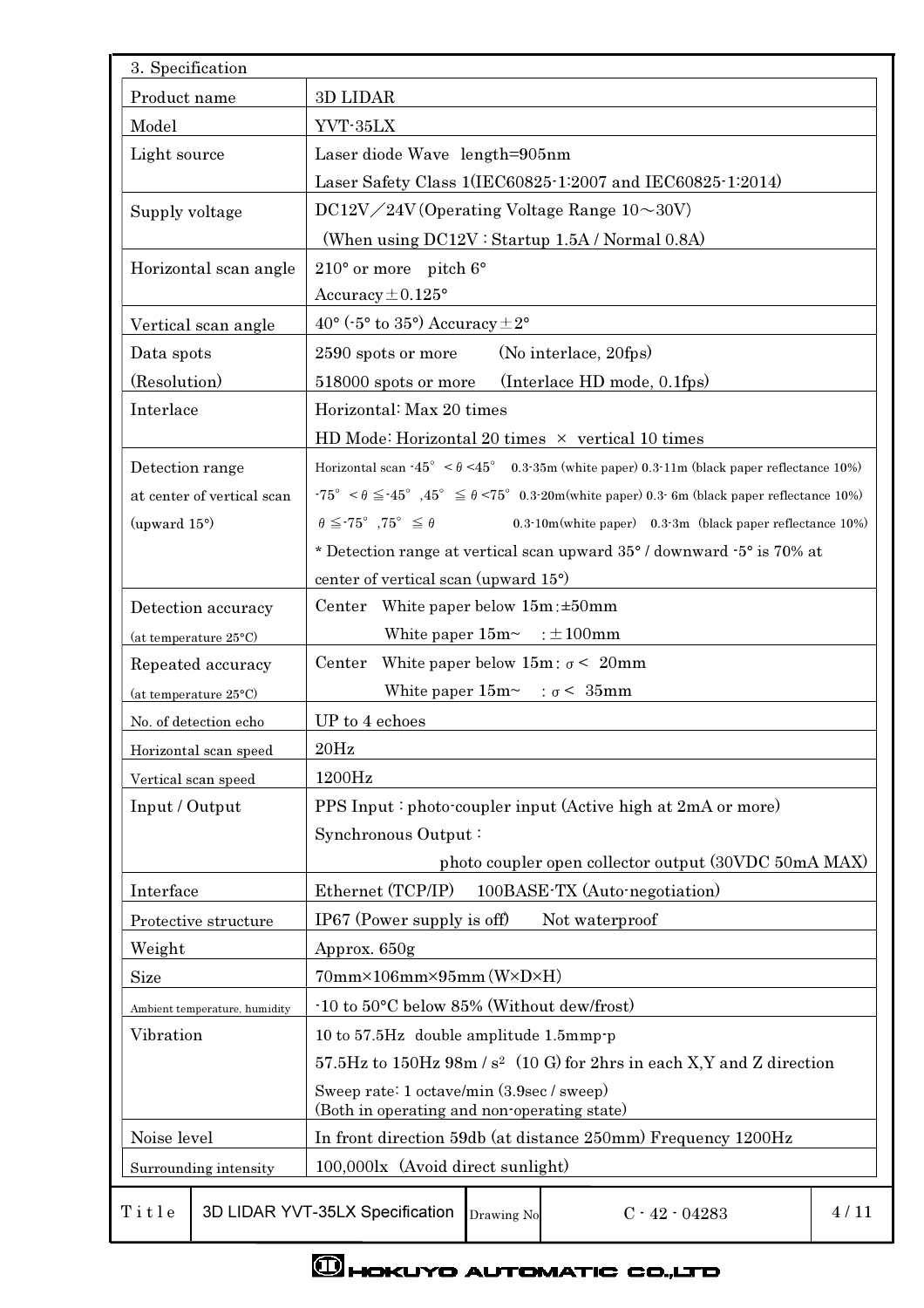| Gyro                   | Acceleration and angular velocity (InvenSense MPU-6500) #1 |
|------------------------|------------------------------------------------------------|
| Communication protocol | <b>VSSP 2.1</b>                                            |
| EMC.                   | (EMI)EN61326-1:2013                                        |
|                        | EN55011:2009+A1:2010                                       |
|                        |                                                            |
|                        | (EMS)EN61326-1:2013                                        |
|                        | EN61000-4-2:2009                                           |
|                        |                                                            |
|                        | $EN61000-4-3:2006+A1:2008+A2:2010$                         |
|                        | EN61000-4-4:2012                                           |
|                        | EN61000-4-6:2009                                           |
|                        | EN61000-4-8:2010                                           |

\*1 For details refer to Gyro's catalogue.

Caution: Sensor's warm up duration is about 60 sec after power ON. During the warm up state measurement data cannot be obtained. Also, it requires about 2 to 3 min for stable vertical scan. Caution: Refer to the inspection sheet for detail on accuracy data of the device. During product shipment, test is performed only at front direction. Detection distance and accuracy may differ depending on the direction of measurement. Also, above mentioned accuracy during temperature 25° C.

Caution: Near range data may contain noise in the first echo of upper direction spots. Caution: Objects with very low reflectivity may not be detected at the near range even when it is detected at the different range.

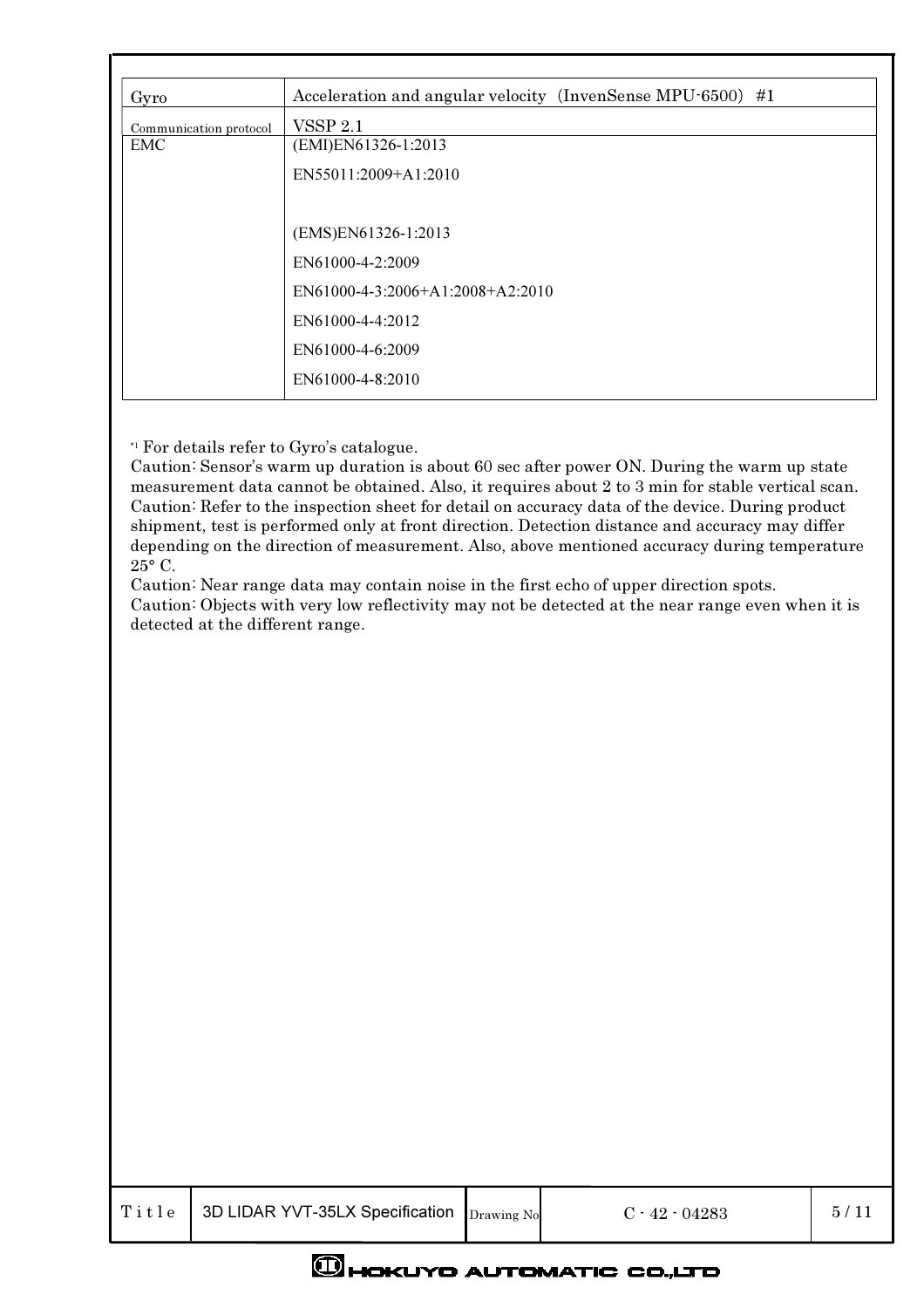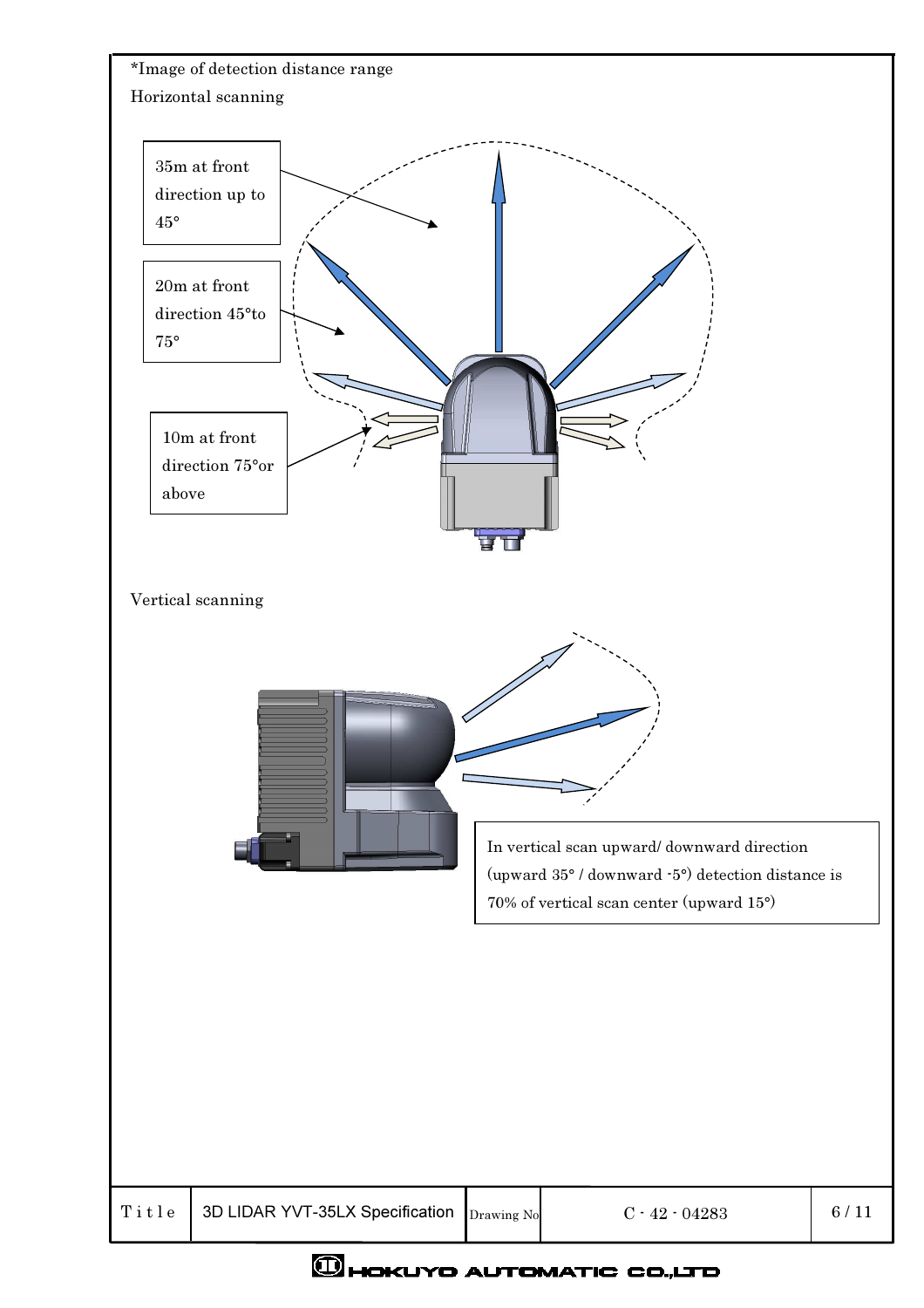| 4. Gyro data  |                                |                                                                   |                                                                                                |                 |
|---------------|--------------------------------|-------------------------------------------------------------------|------------------------------------------------------------------------------------------------|-----------------|
|               |                                | The example of data obtained from InvenSense MPU 6500 is as below |                                                                                                |                 |
|               |                                |                                                                   |                                                                                                |                 |
| FS setting    |                                |                                                                   |                                                                                                |                 |
|               | Angular_vel                    | : Each velocity 500deg/s full scale 16bit                         |                                                                                                |                 |
| Accel_        |                                | : Acceleration $\pm 4G$                                           | full scale 16bit                                                                               |                 |
|               |                                |                                                                   | Caution: XYZ coordinate of sensor and InvenSense MPU 6500 will be different.                   |                 |
|               | Mutual relation of coordinates |                                                                   |                                                                                                |                 |
|               |                                |                                                                   | sensor: Z/gyro: Y                                                                              |                 |
|               | Sensor                         | Angular_vel/Accel_                                                |                                                                                                |                 |
|               | $\mathbf X$                    | $\mathbf{Z}$                                                      |                                                                                                |                 |
|               | Y                              | X                                                                 | ${\tt sensor:X}\diagup{\tt gyro}$                                                              |                 |
|               | $\mathbf Z$                    | $\mathbf Y$                                                       |                                                                                                |                 |
|               |                                |                                                                   |                                                                                                |                 |
|               |                                |                                                                   |                                                                                                | sensor:Y/gyro:X |
|               |                                |                                                                   | Caution: The function of magnet _X/Y/Z does not operate normally, therefore it cannot be used. |                 |
|               |                                |                                                                   |                                                                                                |                 |
|               |                                |                                                                   | For the details on other data, refer to the catalog of InvenSense MPU-6500.                    |                 |
| angular_vel_X | $-67$                          |                                                                   |                                                                                                |                 |
| angular_vel_Y | 216                            |                                                                   |                                                                                                |                 |
| angular_vel_Z | $-261$                         |                                                                   |                                                                                                |                 |
|               |                                |                                                                   |                                                                                                |                 |
| accelX        | $-128$                         |                                                                   |                                                                                                |                 |
| accel_Y       | 8368                           |                                                                   |                                                                                                |                 |
| accel_Z       | $-2492$                        |                                                                   |                                                                                                |                 |
| magnet_X      |                                |                                                                   |                                                                                                |                 |

| magnet_Z    |       |  |
|-------------|-------|--|
| temperature | 11216 |  |

T i t l e 3D LIDAR YVT-35LX Specification Drawing No C - 42 - 04283 7 / 11

 $magnet_Y$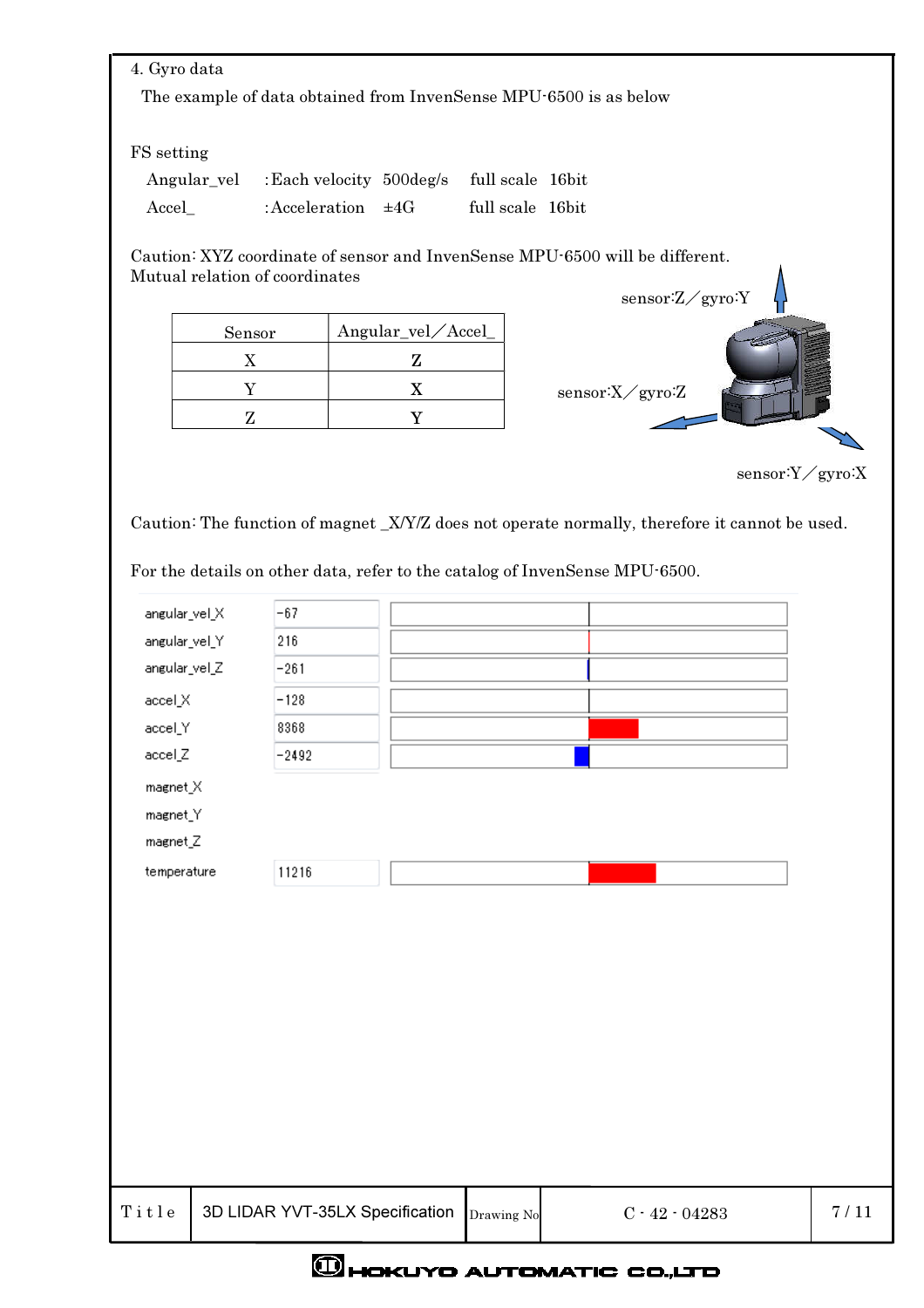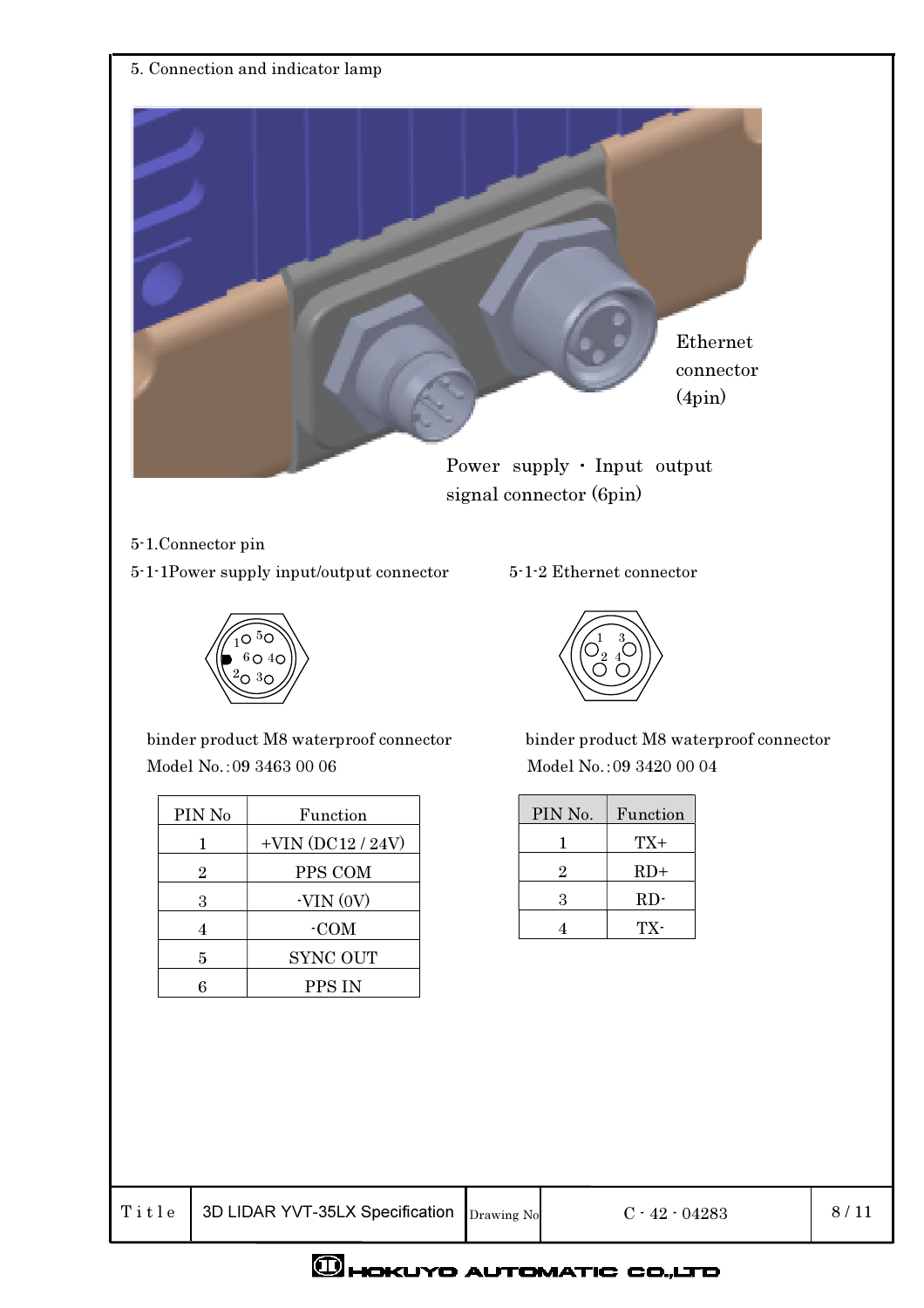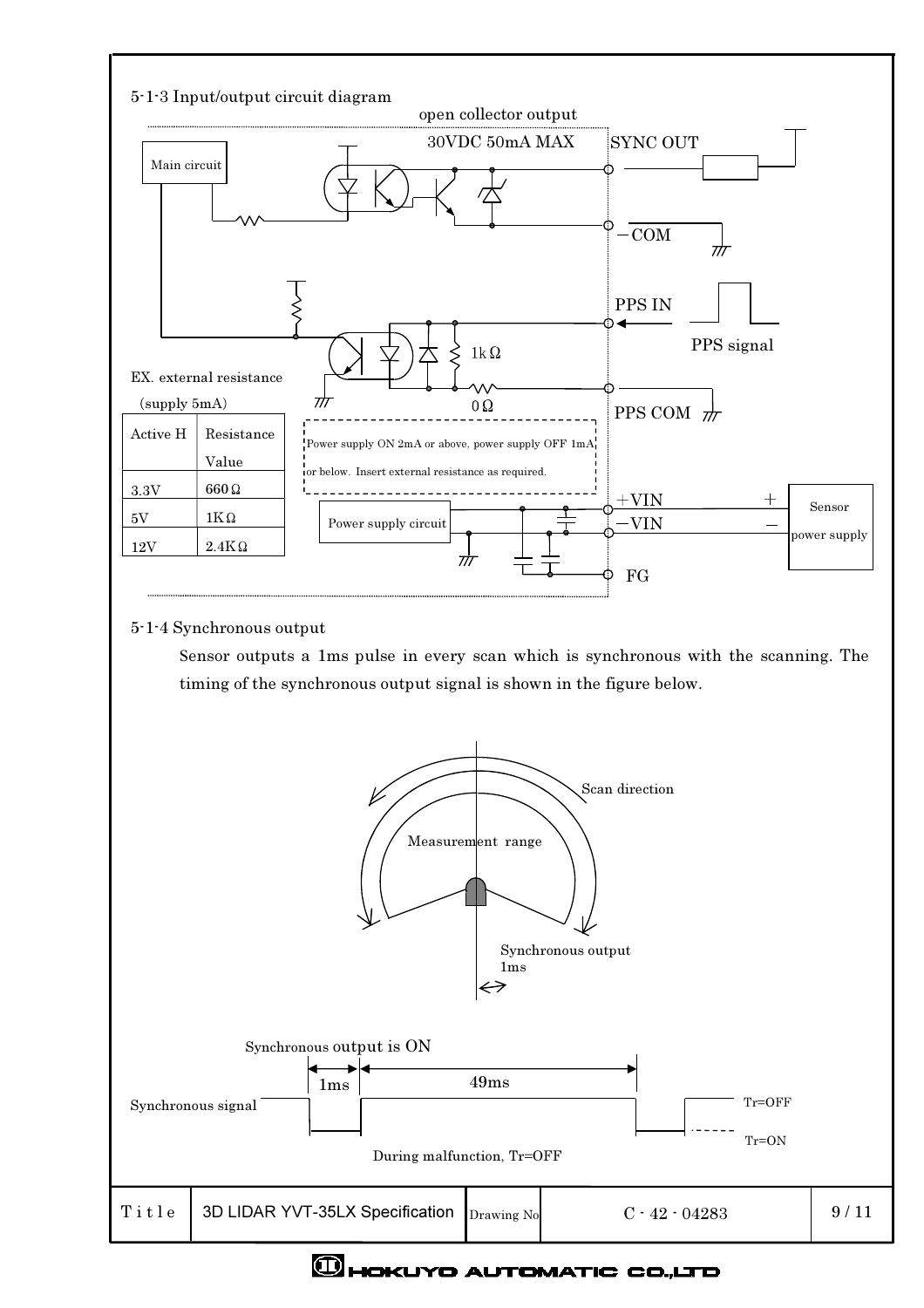- 5-2 Connection cable specifications (Sold separately)
	- 5-2-1 Power supply cable

|  | Model No.: YVT $-C003(3m)/C005(5m)$ |  |  |
|--|-------------------------------------|--|--|
|--|-------------------------------------|--|--|

| PIN No. | Function               | Wire color |
|---------|------------------------|------------|
|         | $+$ VIN $(DC12 / 24V)$ | Brown      |
| 2       | PPS COM                | White      |
| 3       | $-VIN(0V)$             | Blue       |
|         | -COM                   | Black      |
| 5       | <b>SYNC OUT</b>        | Gray       |
|         | PPS IN                 | Pink       |

5-2-2 Ethernet cable

Model No.: YVT-ENET003 (3m) / ENET005 (5m)

|         | M8 Waterproof connector |            | RJ45    |          |
|---------|-------------------------|------------|---------|----------|
| PIN No. | Function                | Wire color | PIN No. | Function |
|         | TX+                     | Yellow     |         | $TX+$    |
| 9.      | $RD+$                   | White      | 9.      | TX-      |
| 3       | RD                      | Blue       |         | $RD+$    |
|         | TX-                     | Orange     |         | NC       |

| M8 Waterproof connector |          |            |                | RJ45      |            |
|-------------------------|----------|------------|----------------|-----------|------------|
| PIN No.                 | Function | Wire color | PIN No.        | Function  | Wire color |
|                         | TX+      | Yellow     |                | $TX+$     | Yellow     |
| $\overline{2}$          | $RD+$    | White      | $\overline{2}$ | TX-       | Orange     |
| 3                       | RD       | Blue       | 3              | $RD+$     | White      |
| 4                       | TX-      | Orange     | 4              | NC        |            |
|                         |          |            | $\overline{5}$ | NC        |            |
|                         |          |            | 6              | RD        | Blue       |
|                         |          |            | 7              | NC        |            |
|                         |          |            | 8              | <b>NC</b> |            |

For more details on the communication protocol, refer to the communication specification.

5.3 Indicator lamp



| Power supply  | Green  |
|---------------|--------|
| Malfunction   | Red    |
| Communication | Orange |
|               |        |

|       | 6. Ethernet setting<br>6.1 Initial value     |                |                  |       |
|-------|----------------------------------------------|----------------|------------------|-------|
|       | Initial value of IP<br>Port number<br>:10940 | : 192.168.0.10 |                  |       |
| Title | 3D LIDAR YVT-35LX Specification              | Drawing No     | $C - 42 - 04283$ | 10/11 |